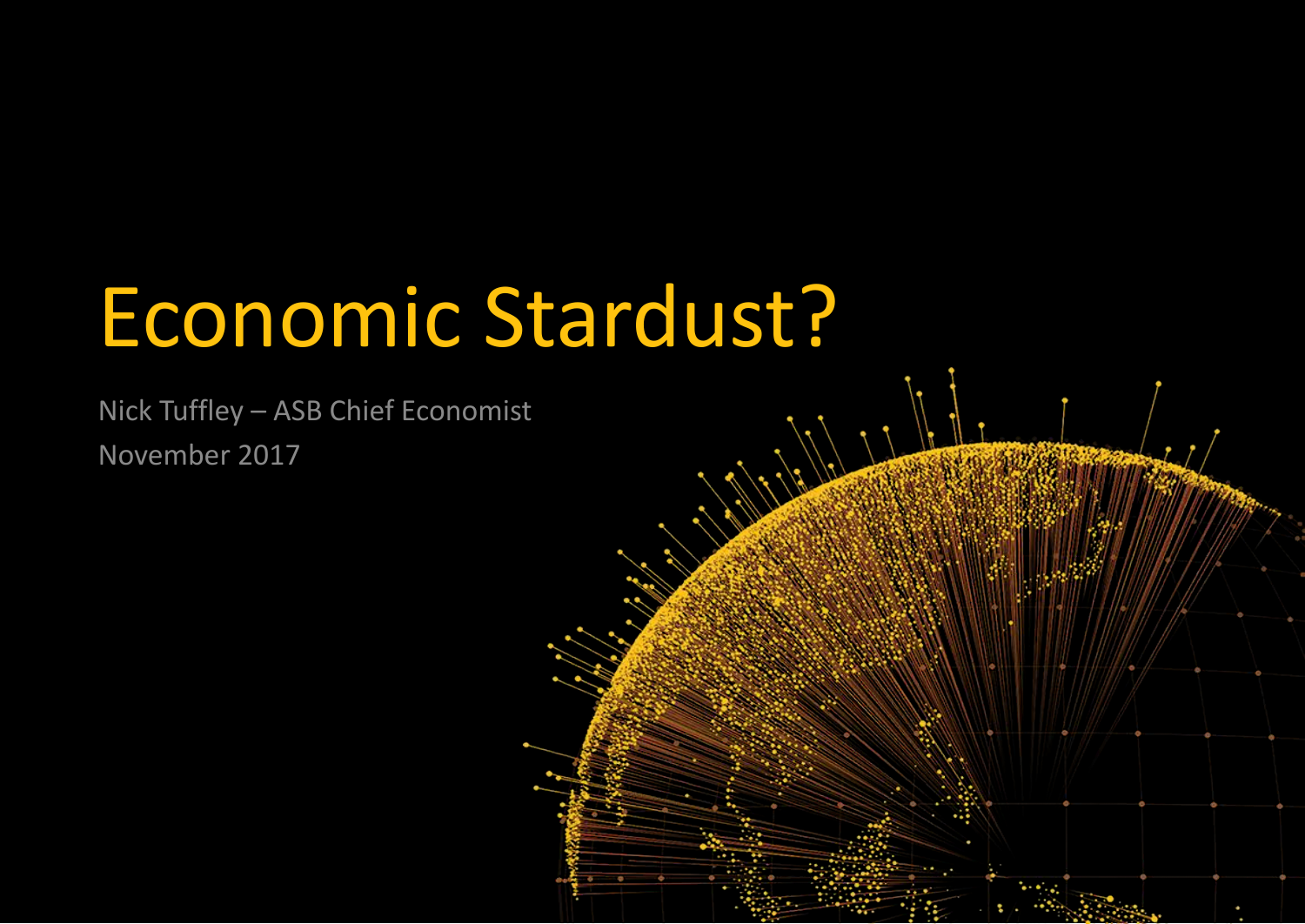#### Disclaimer

This document is a private communication and is not intended for public circulation or for the use of any third party, without the approval of ASB. The information contained in this document is given with an express disclaimer of responsibility. No right of action shall arise against ASB or its employees either directly or indirectly as a result of this information. Those acting upon this information do so entirely at their own risk. This information does not purport to make any recommendation upon which you may reasonably rely without taking further and more specific advice.

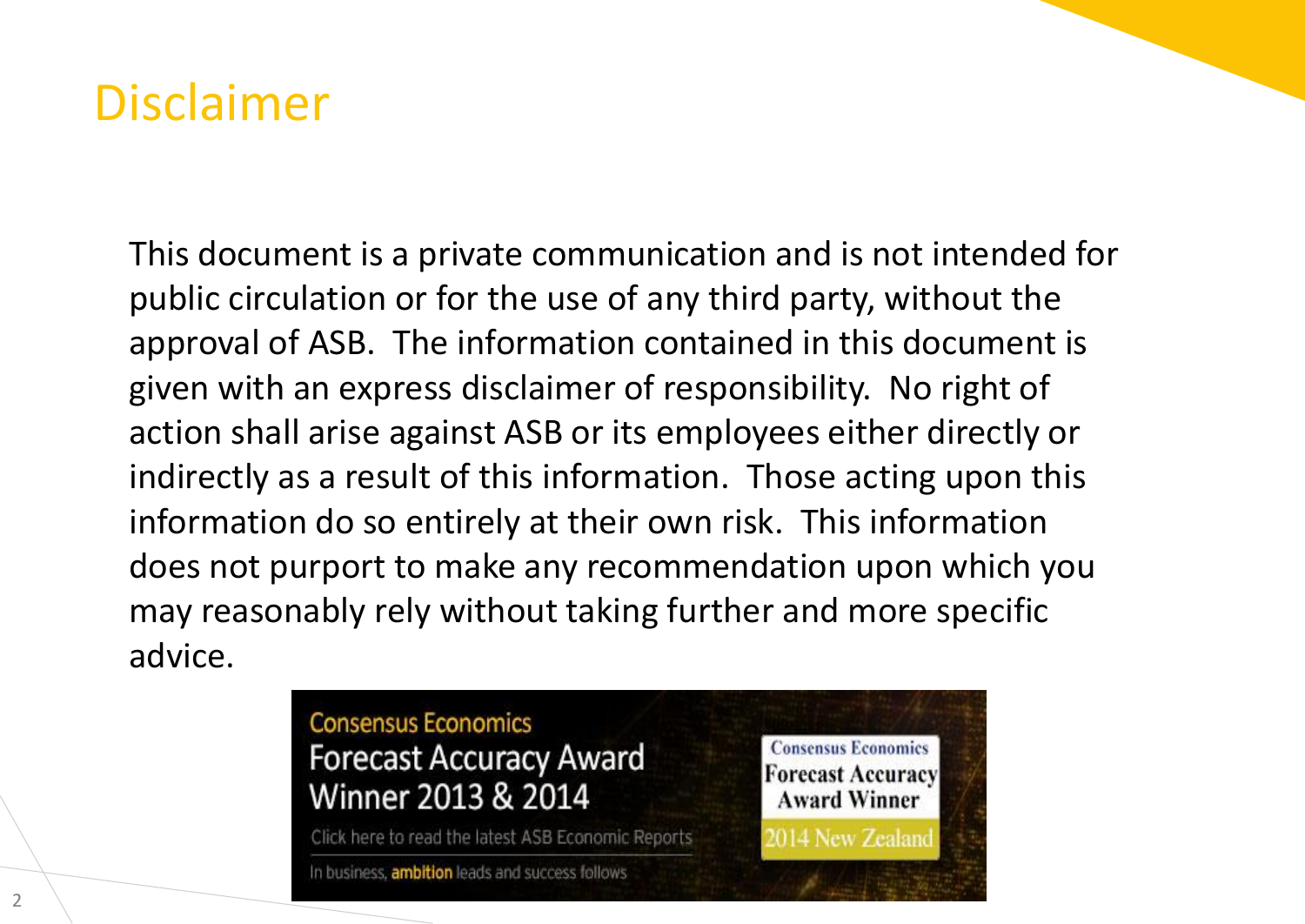#### **Topics**

- Global outlook
- Policies of the new Government
- Housing, construction
- NZ economic growth overview
- Inflation, interest rates and NZD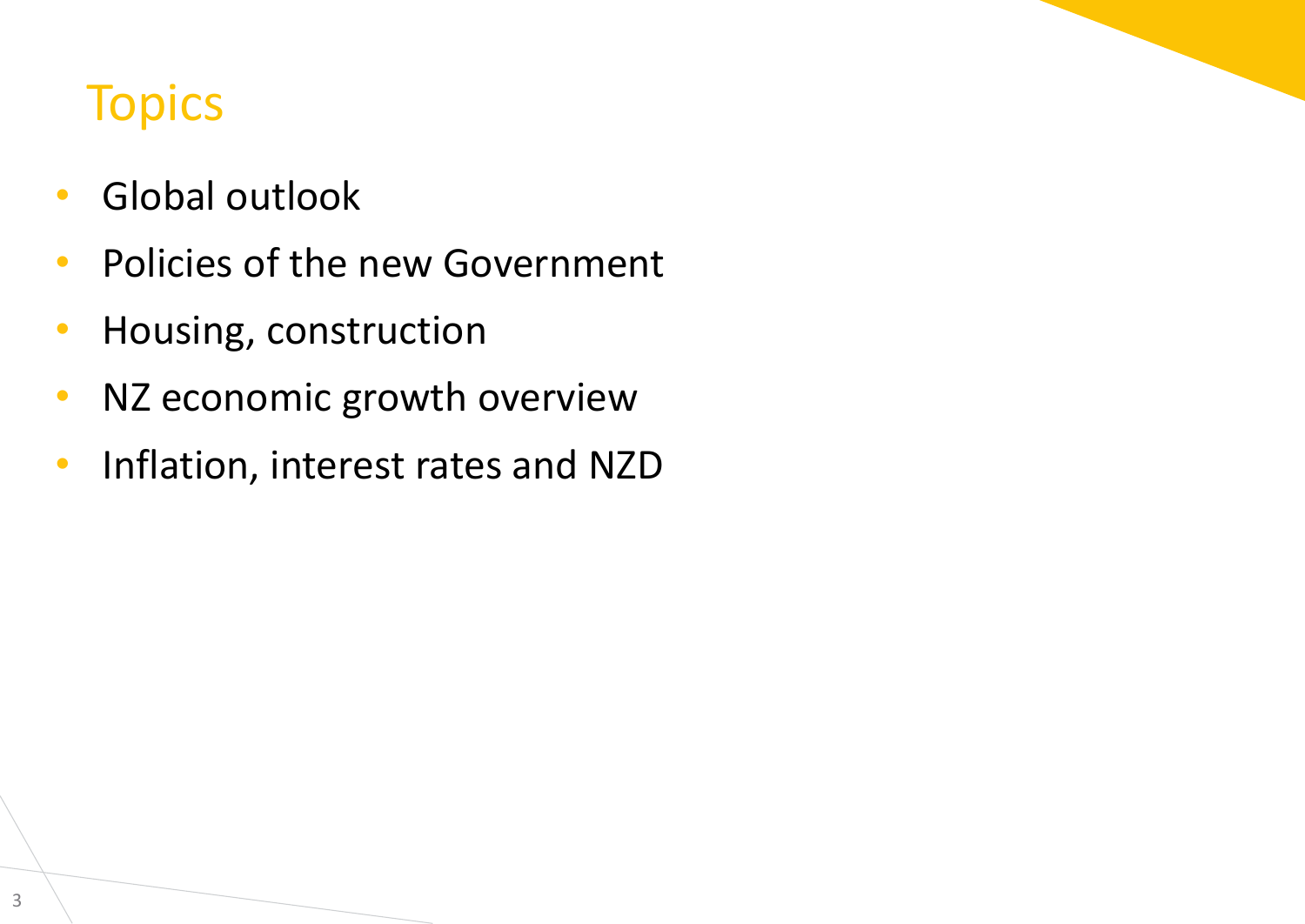## Global picture

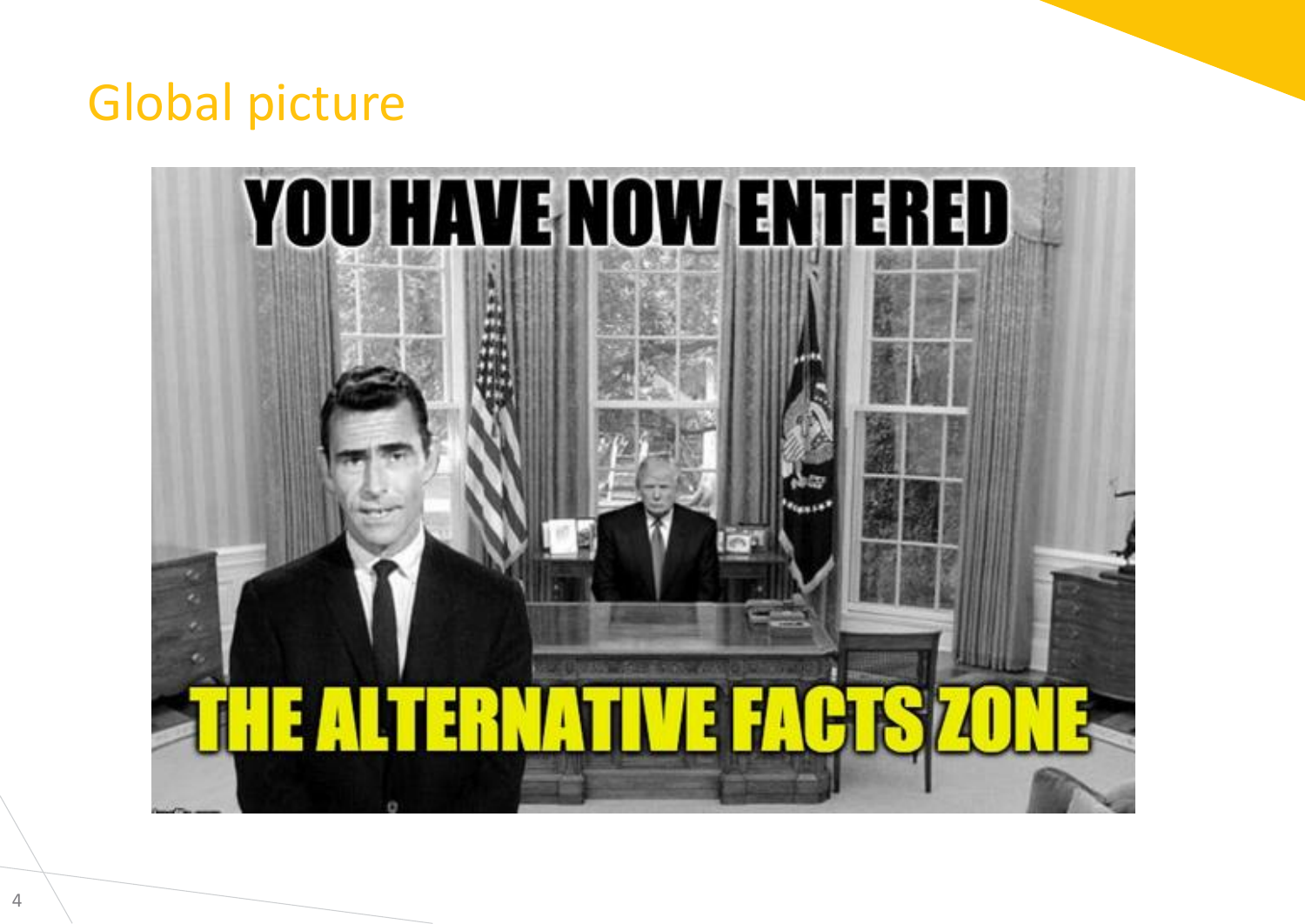## Potential NZ impact from Trump victory

- The USA is the destination of 12% of New Zealand's exports (4th behind Australia, China and the EU).
- US growth (spurred by income tax cuts and greater government spending) could boost NZ export demand.
- But potential for trade protection to impact on NZ's key trading partners.
- Inflationary policies in the US could push the US Federal Reserve to lift interest rates faster than expected; could boost USD.
- Overall impacts appear muted vs. campaign rhetoric.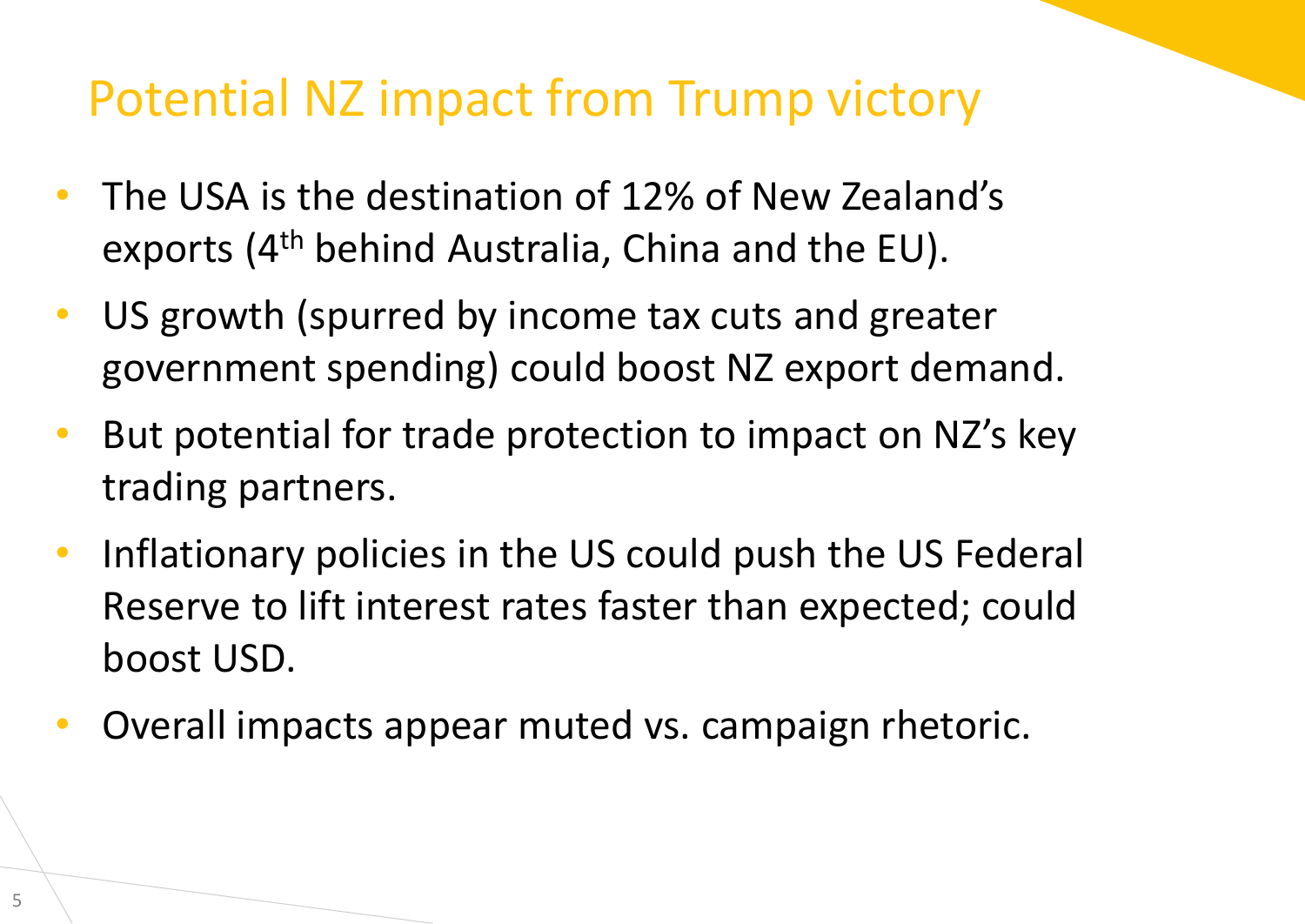#### Broad global outlook

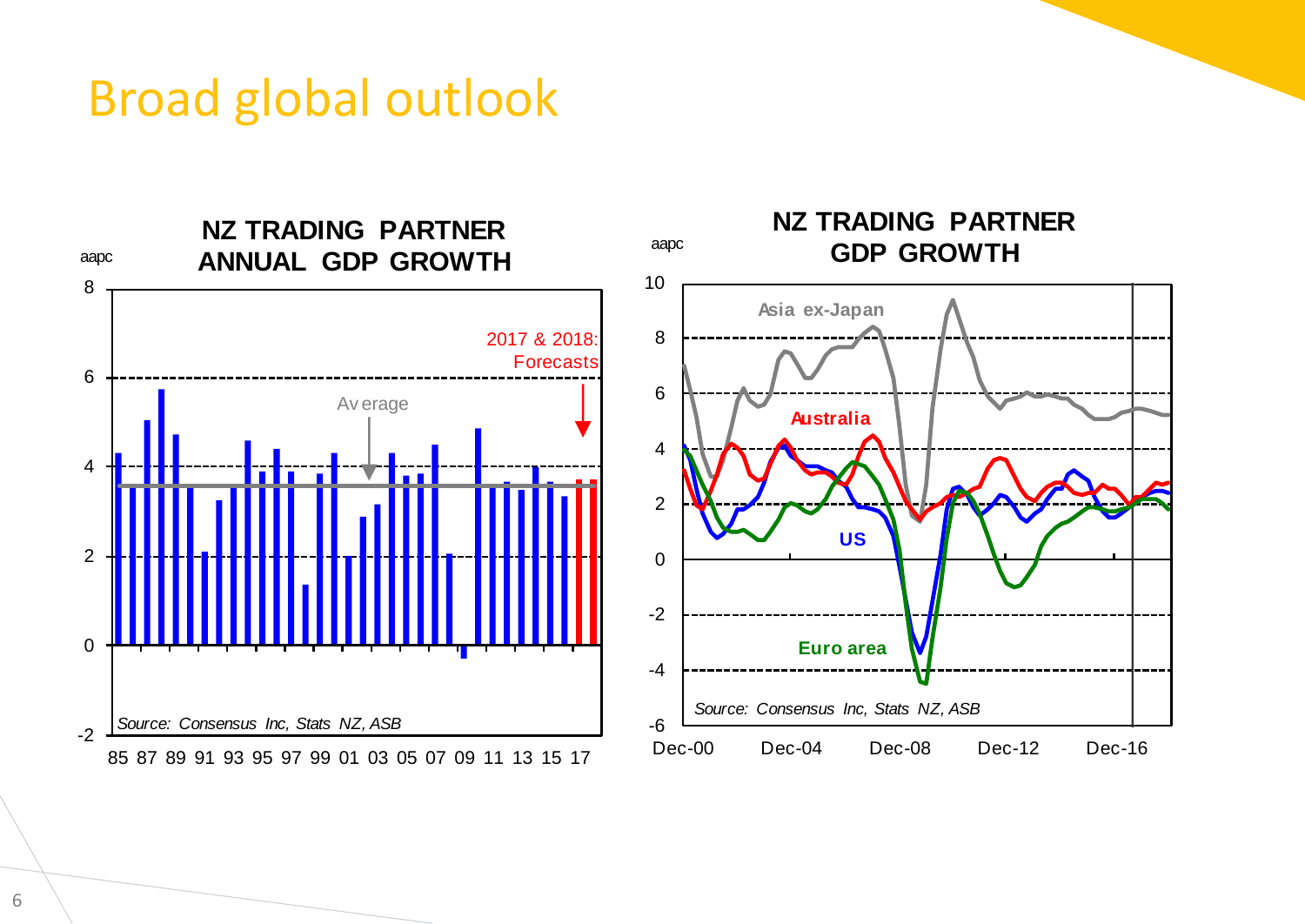## #FinishedWaitingForWinston

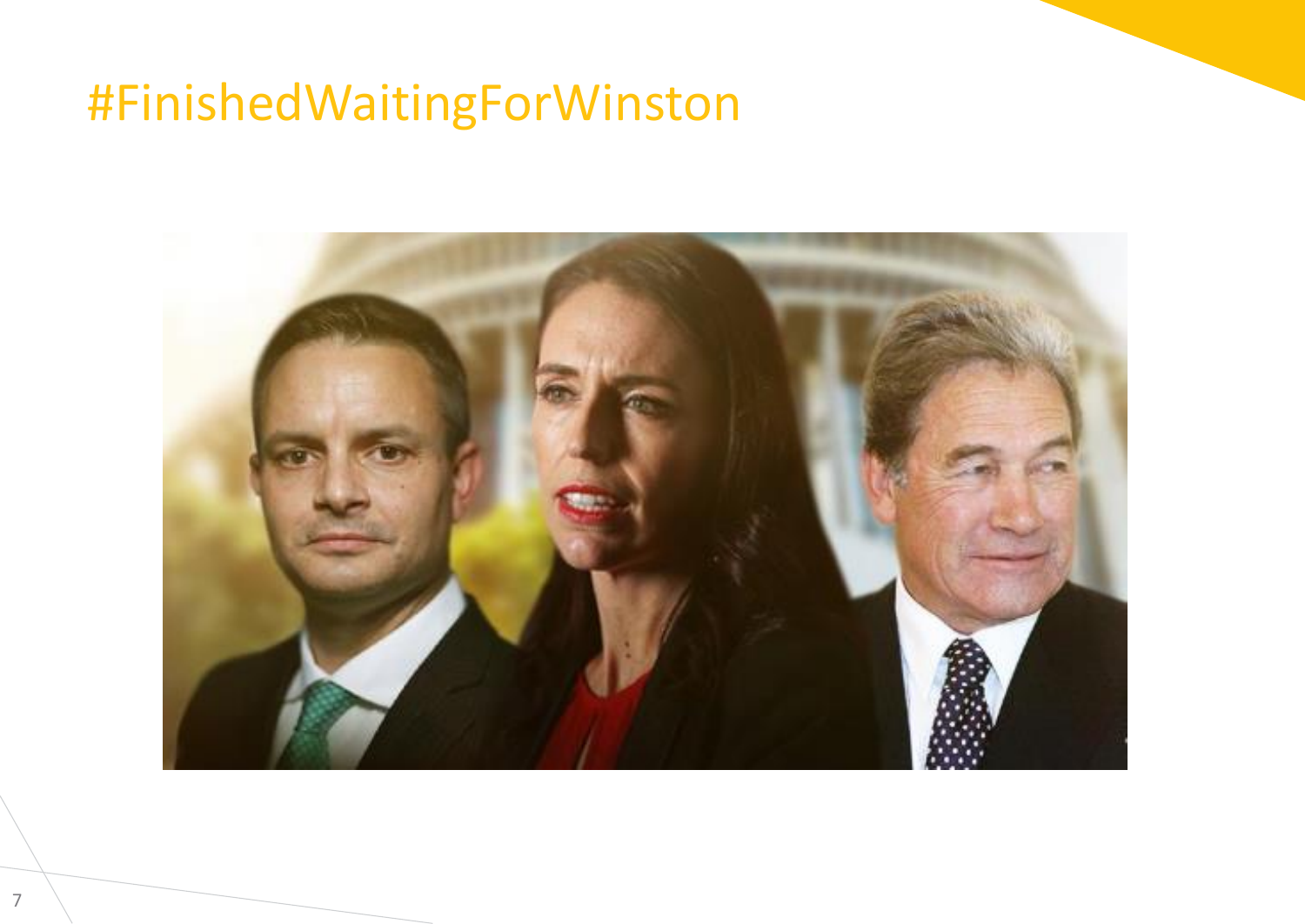## Labour-NZ First (and Greens)

- Tighten immigration policy by 20-30k vs current flows;
- Tax Working Group (and probable capital gains tax); probable end of negative gearing; 5-year bright-line tax.
- Kiwibuild housing boost 10,000 per year.
- Restrict Foreign ownership of property; OIO tightening;
- Monetary Policy Framework changes employment focus;
- Focus on regional and primary industries, forestry;
- Explore moving port from Auckland to Northland;
- More cautious approach to FTAs;
- Environmental alternatives to water royalties on agriculture;
- Industrial relations boost minimum wage, Labour's Fair Pay Agreement policy may be watered down.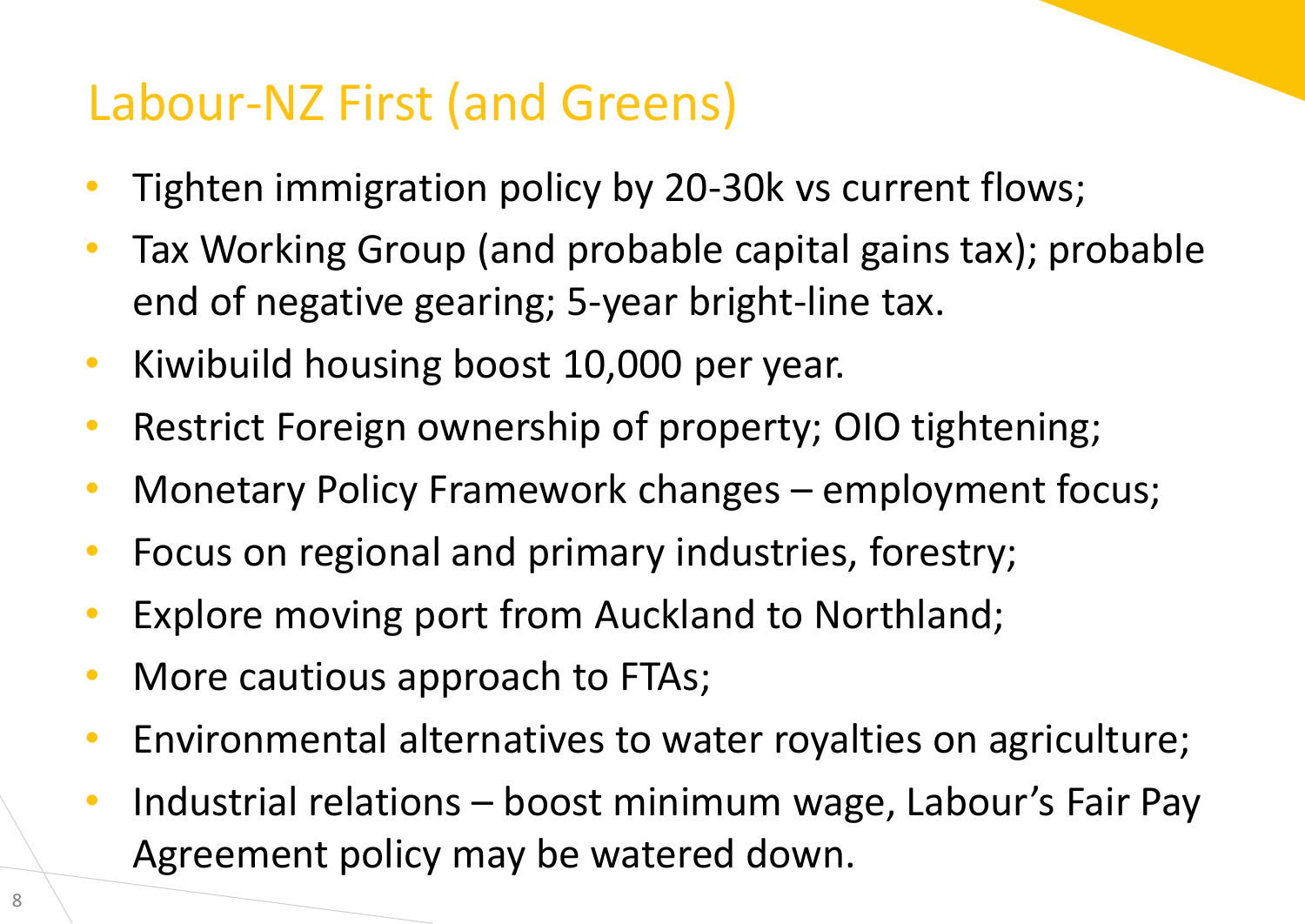# High-level implications (1)

- People/labour:
	- slightly slower growth through immigration cuts low-quality students, lower-skilled migrants.
	- Risk of skill shortages if not well targeted.
	- Stronger wage growth through more rapid lifts in minimum wage.
	- Some uncertainty over rigidity of industrial relations
- Monetary policy:
	- Likely to be minor changes in practice
	- Inclusion of a worded "full employment" target
	- Formal committee structure for decisions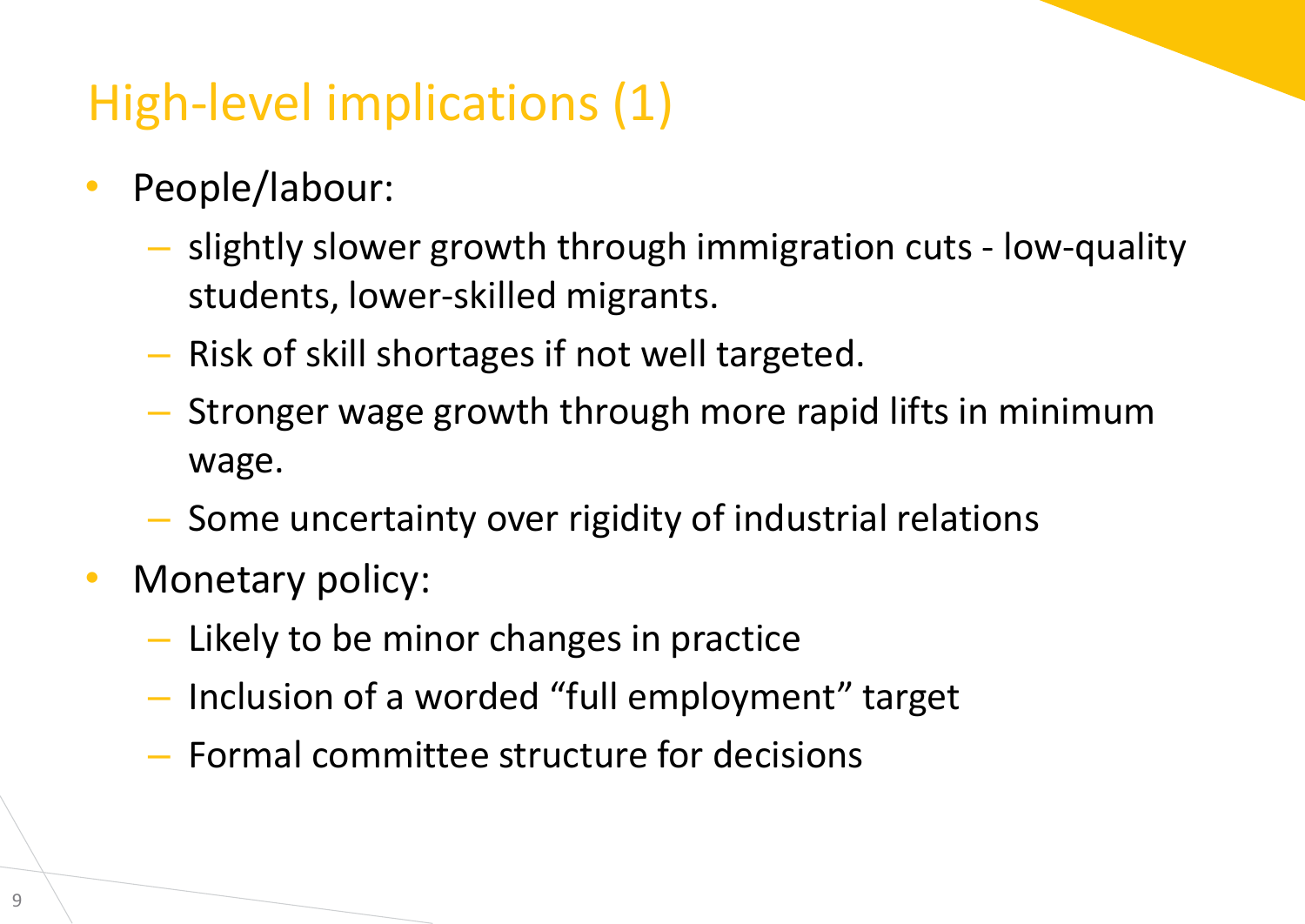# High-level implications (2)

- Housing market:
	- Weak/flat prices
	- Investor caution to persist given likely tax changes
	- First Home buyers to remain active
- Housing construction:
	- Kiwibuild projects, mass production focus
	- Potential crowding out given industry capacity constraints
	- 'Kiwivisas' to enable construction-related immigration
	- Likely to be improved co-ordination with transport and other infrastructure provision
- Regional development
	- Forestry, central and upper North Island big winners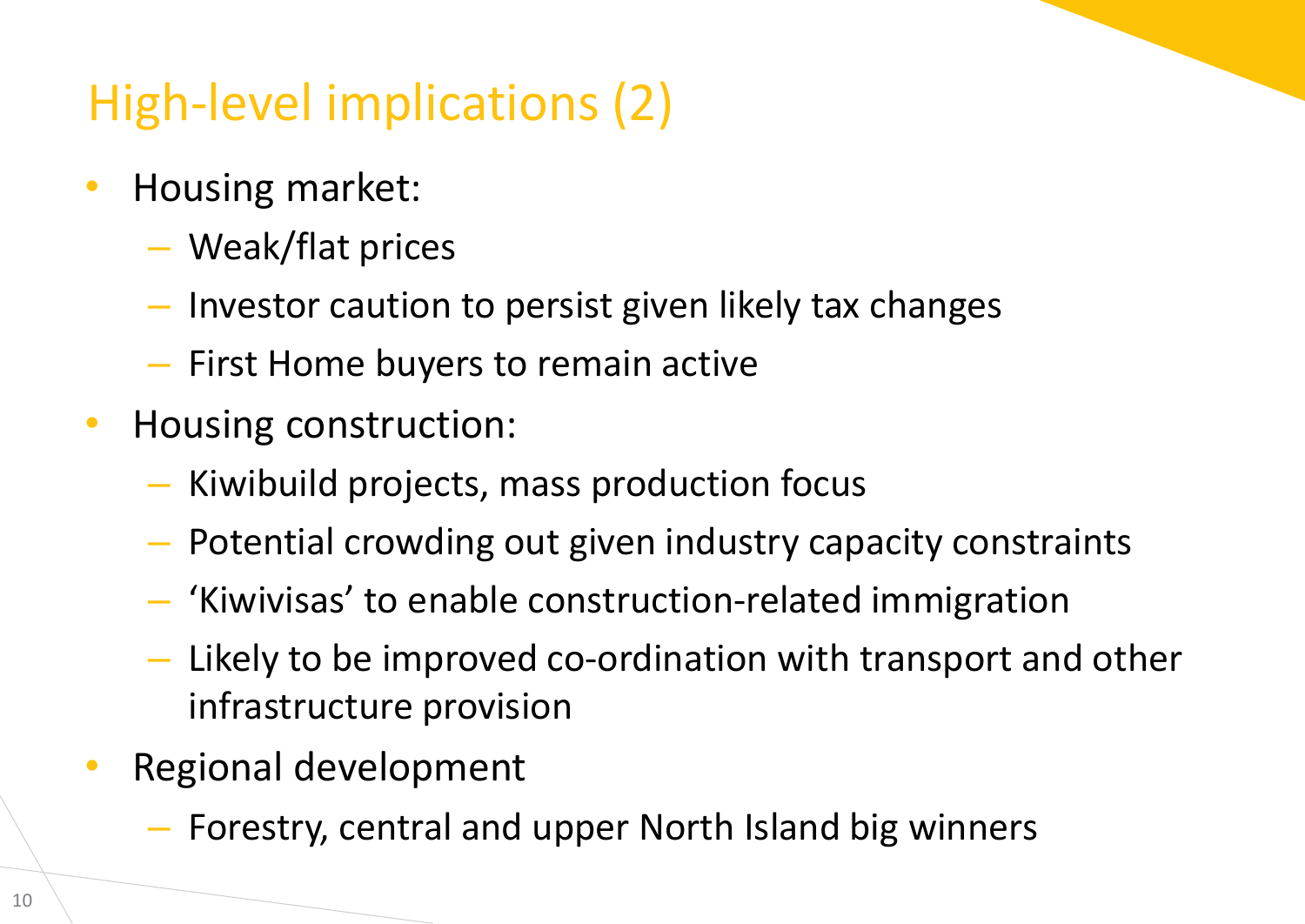# High-level implications (3)

- Transport:
	- Tilt to rail and light rail (urban transit), particularly in NI.
	- (but what about the future world of Transport as a Service?)
- Climate change:
	- Independent Climate Commission
	- Long-term zero carbon emissions focus
- Agriculture:
	- Into ETS if Climate Commission decrees, 95% of carbon emissions exempt initially
	- No water royalties on agriculture over this government term
	- Government irrigation project support to end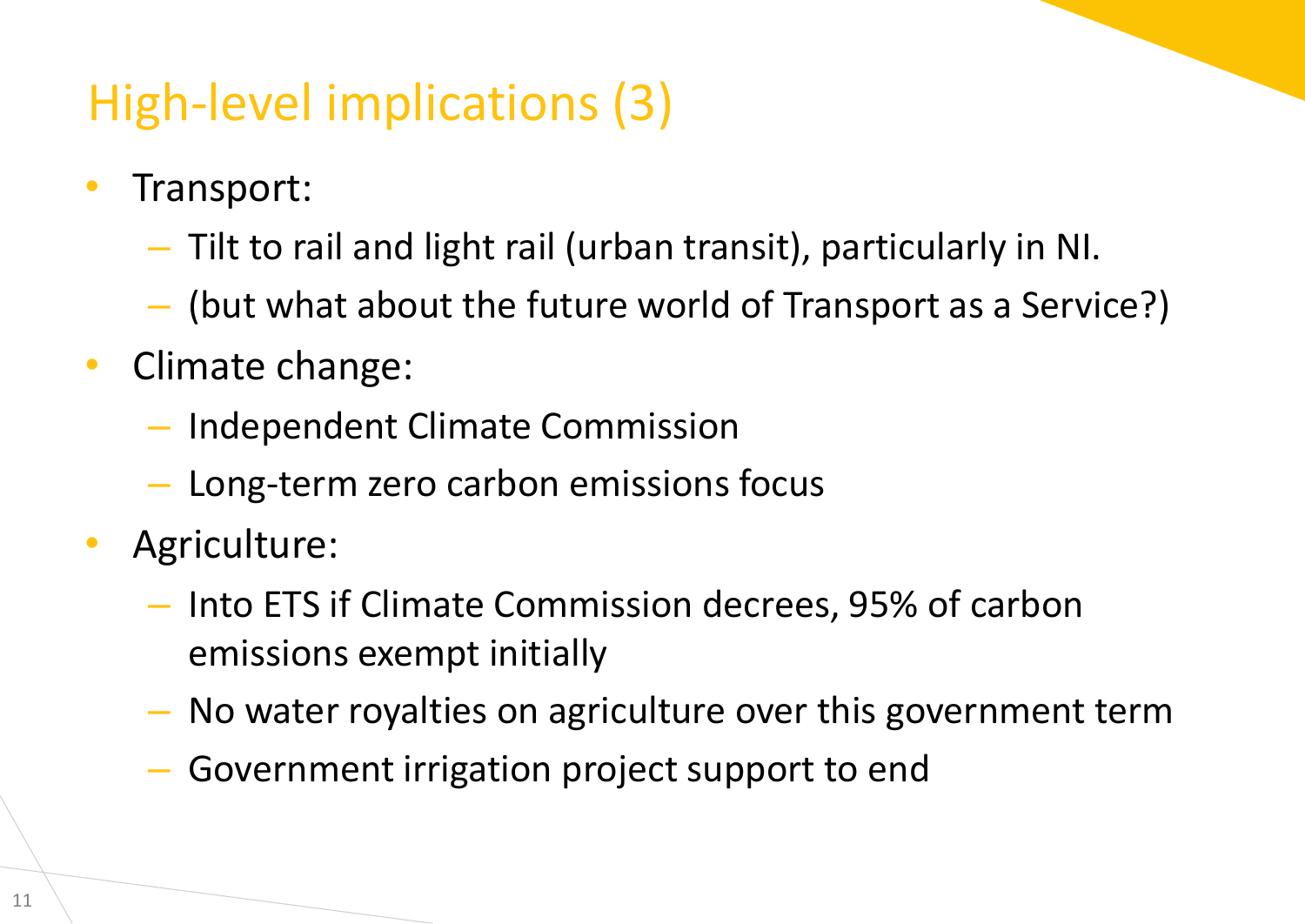#### Main economic implications

- Slightly slower overall growth through bigger migration drop
- (per-capita growth not necessarily affected)
- Stronger wage inflation at low end of wage distribution
- Potential for stronger inflation pressure wages, construction
- Housing market flat-line: tilt from investors to FHBs
- Pressure to contain stronger fiscal spending
- Greater government borrowing but little interest rate impact
- OCR increases still a long way off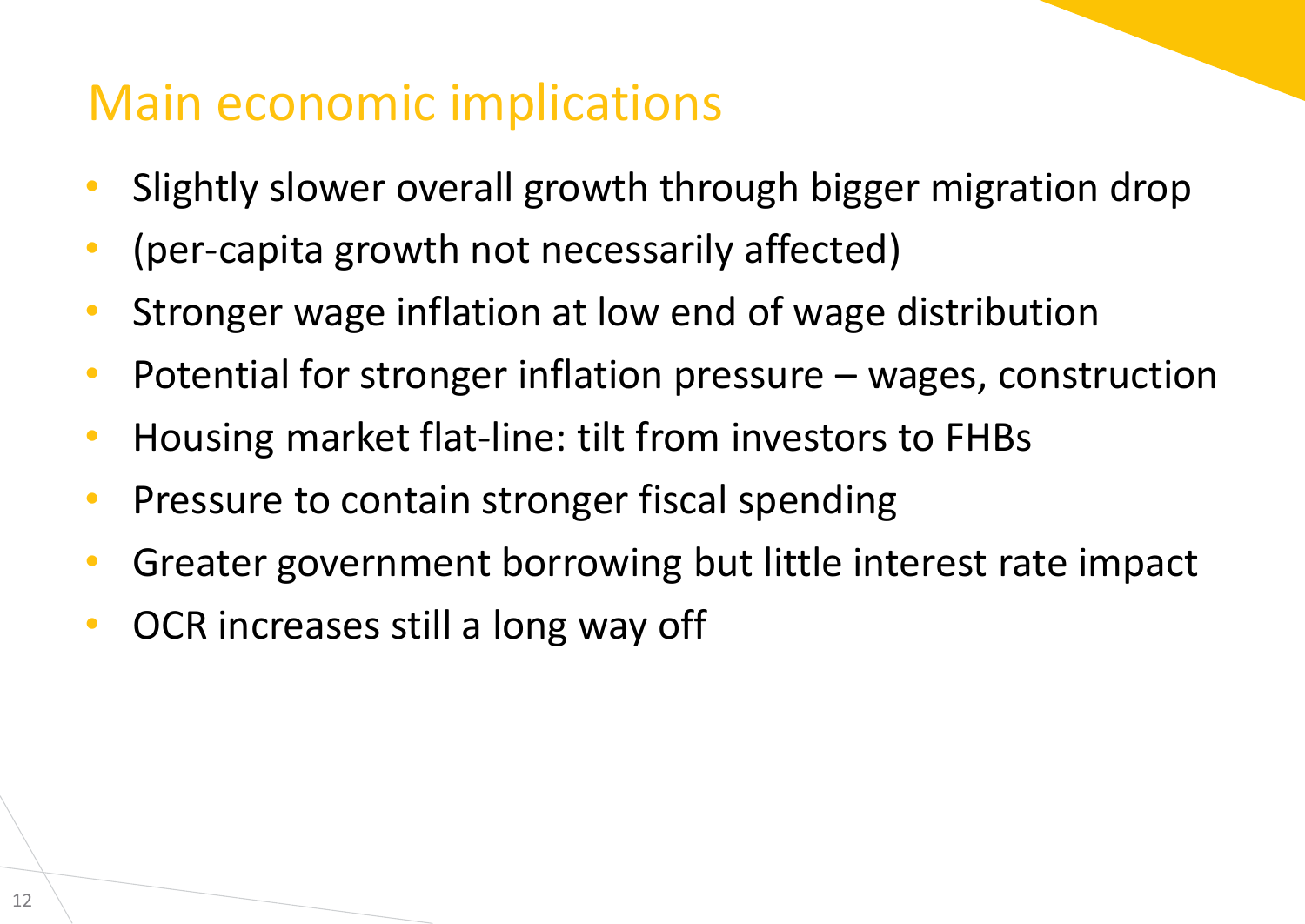#### Housing, construction

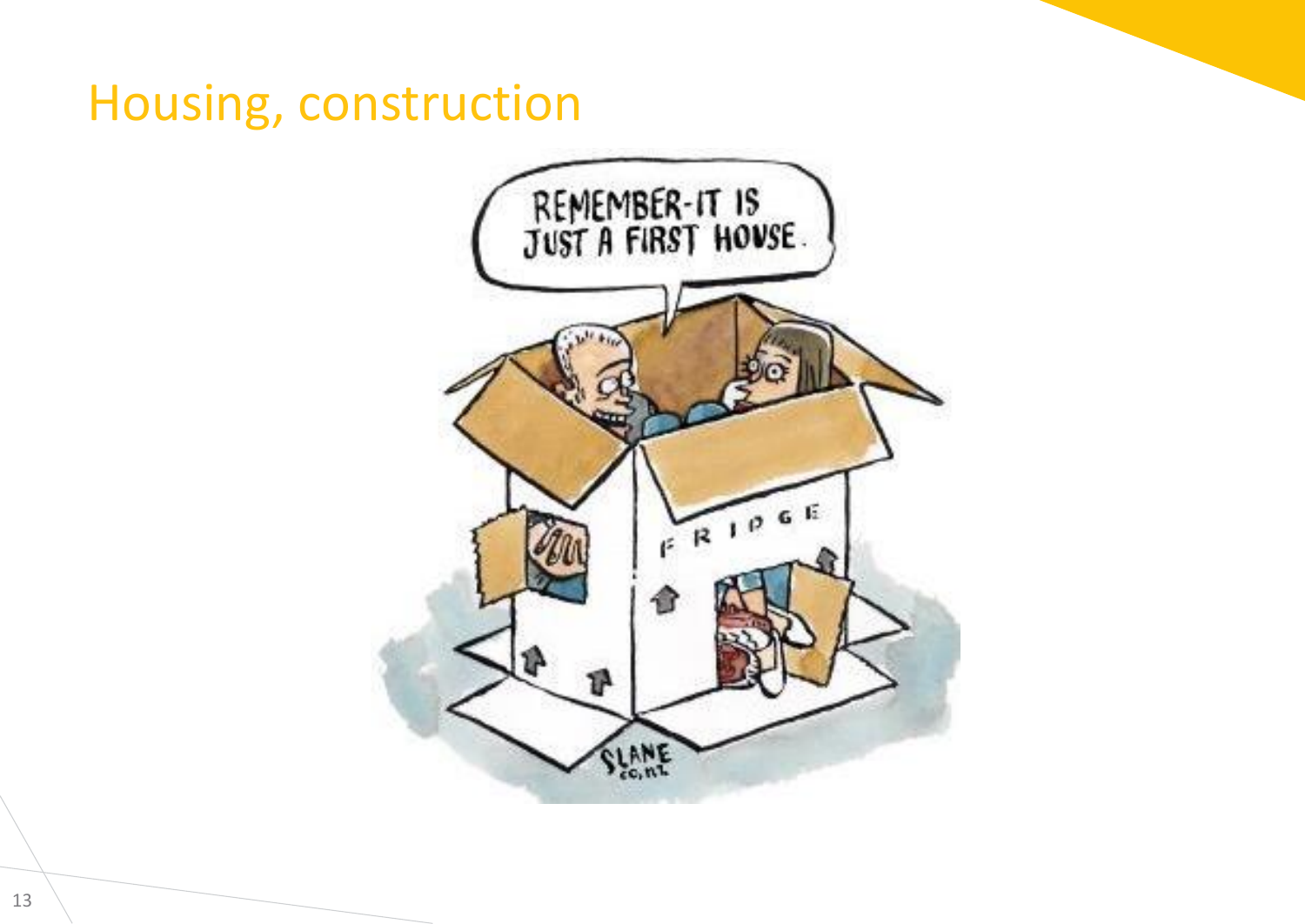#### Strong migration will slow but still firm



- Net migration near record highs.
- Moderation expected:
	- Bigger net outflow to Australia as Aust. job prospects keep improving
	- More restrictive entry requirements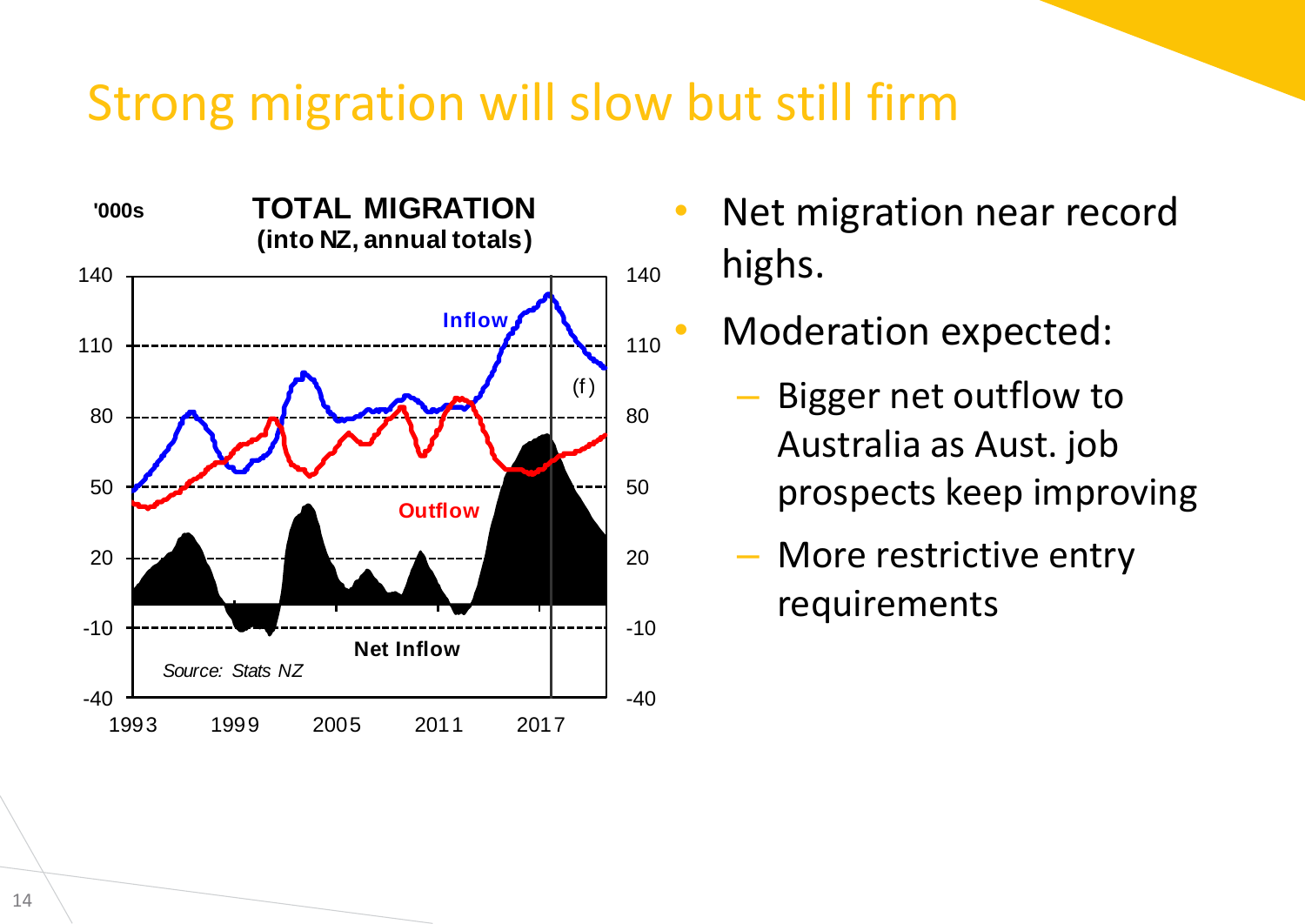#### Auckland housing supply shortfall persistent



Cumulative shortfall 2006 – 2016 approx 27,000 houses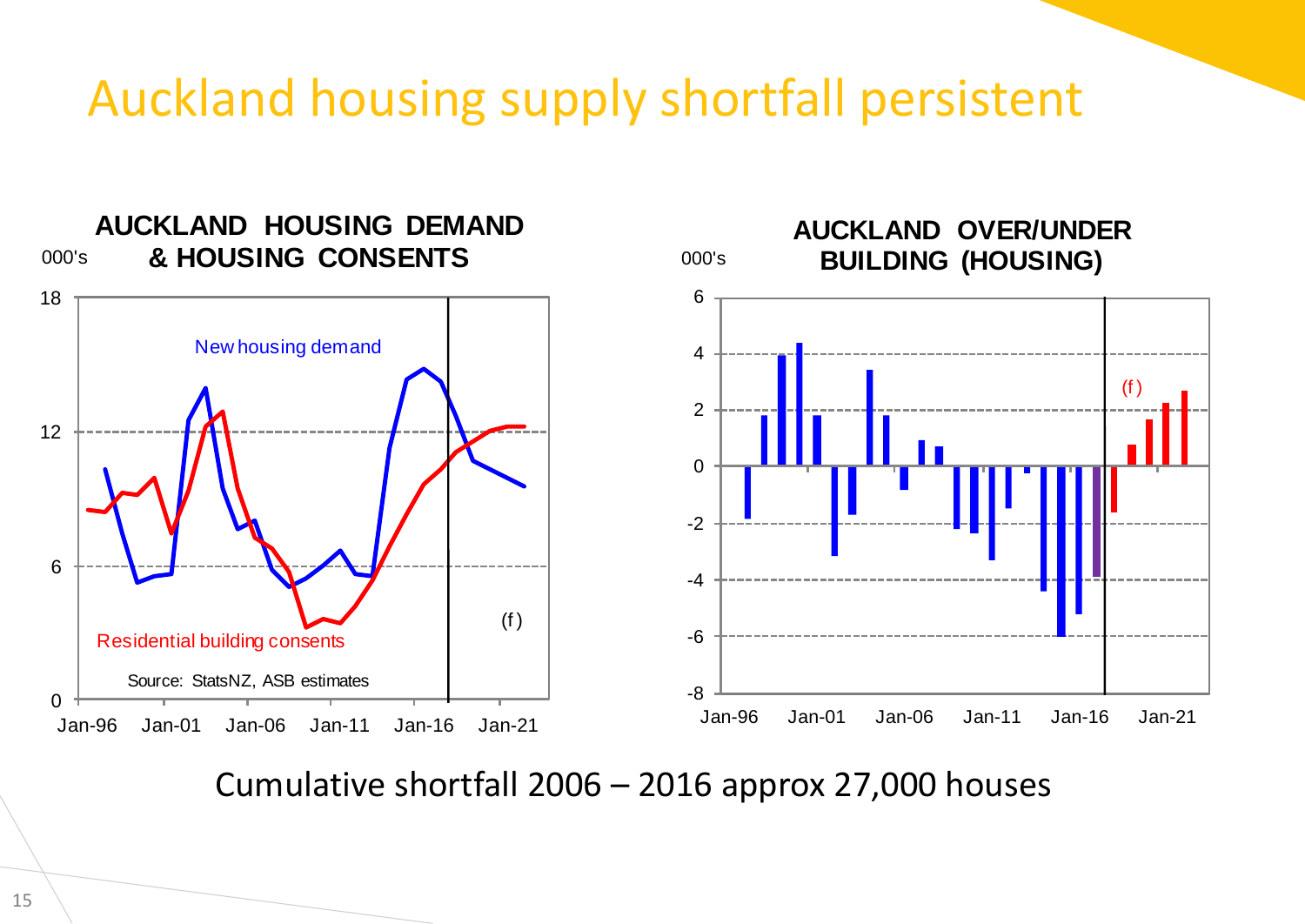## Wellington housing shortfall

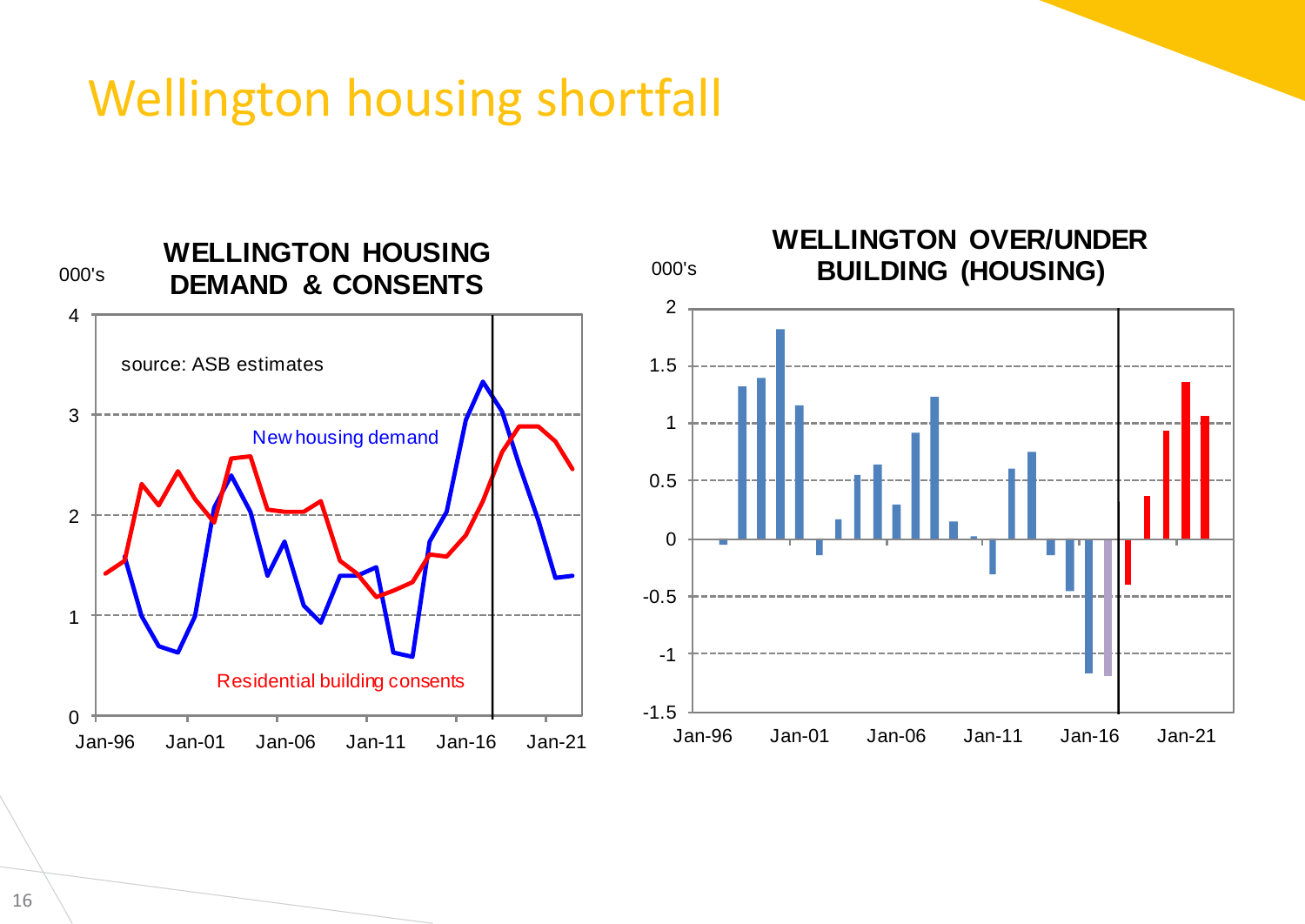## Canterbury housing supply has caught up



Earthquake recovery phase over (assuming 10,000 homes permanently destroyed). Building now tracking population.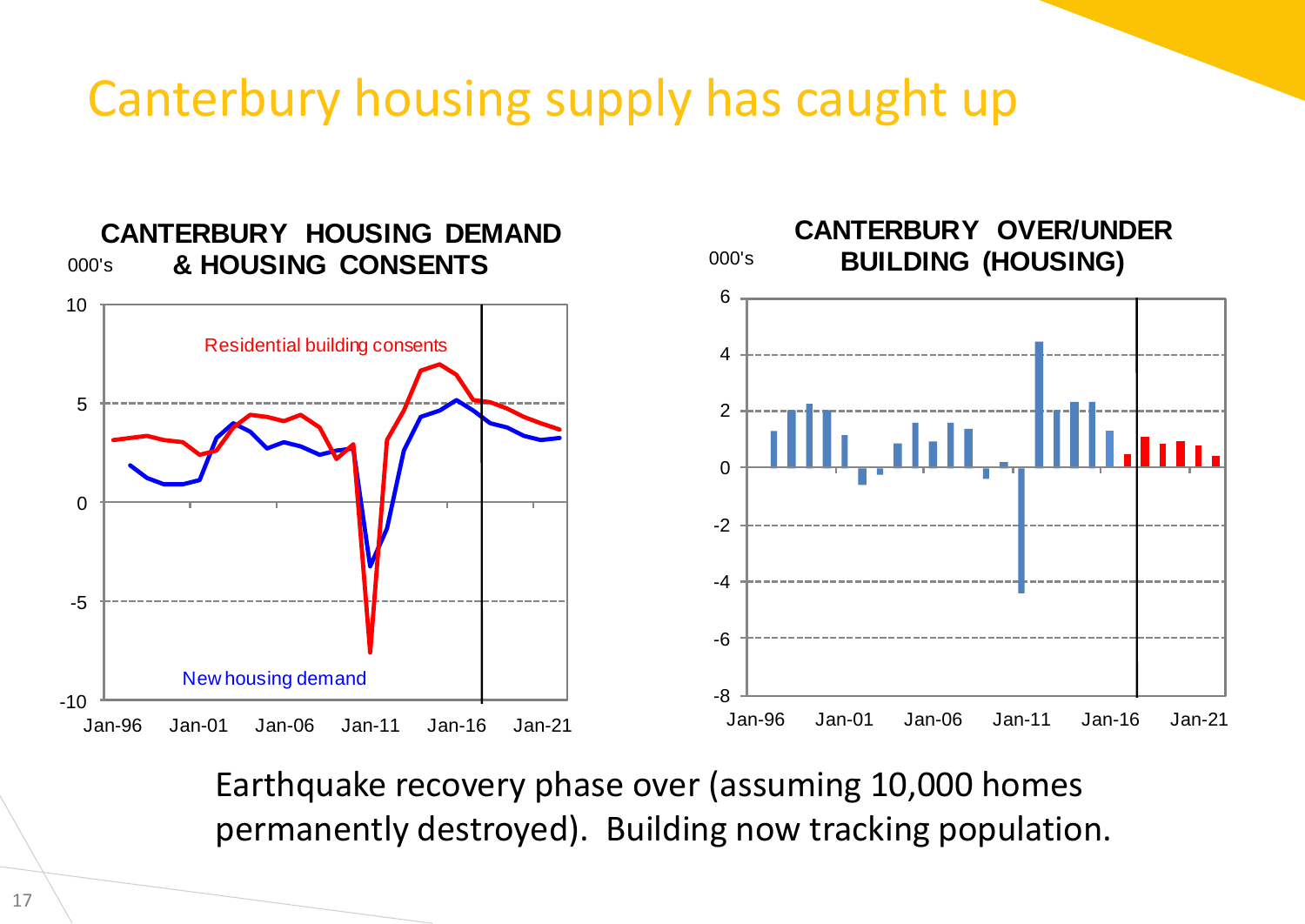#### Regional house listings, sales

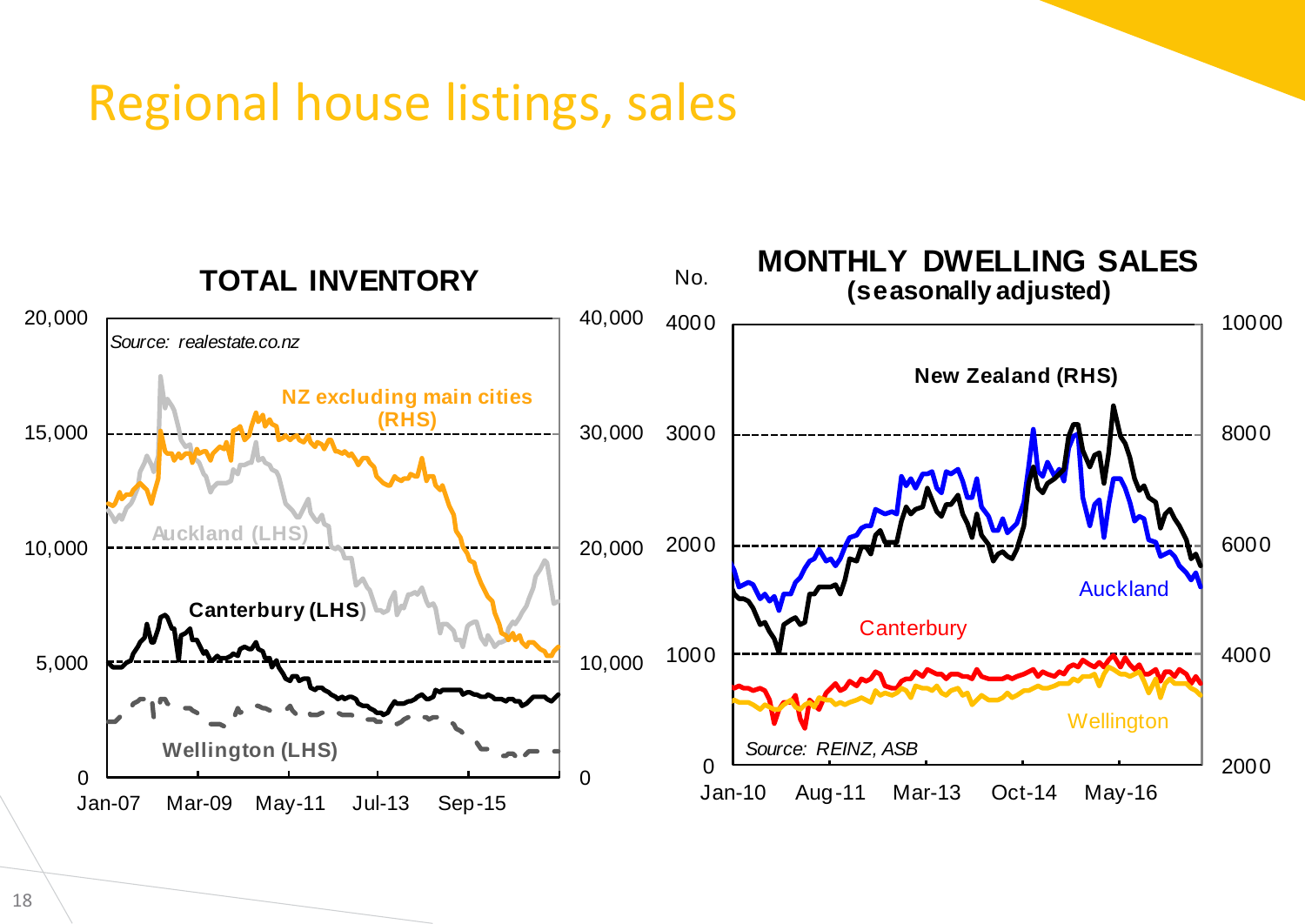#### Housing market



- Momentum easing nationwide:
	- Investor loan restrictions
	- Election uncertainty
- Flat/falling Auckland & ChCh prices in 2017, continue into early 2018.
- Wellington eking out gains.
- Flat prices elsewhere.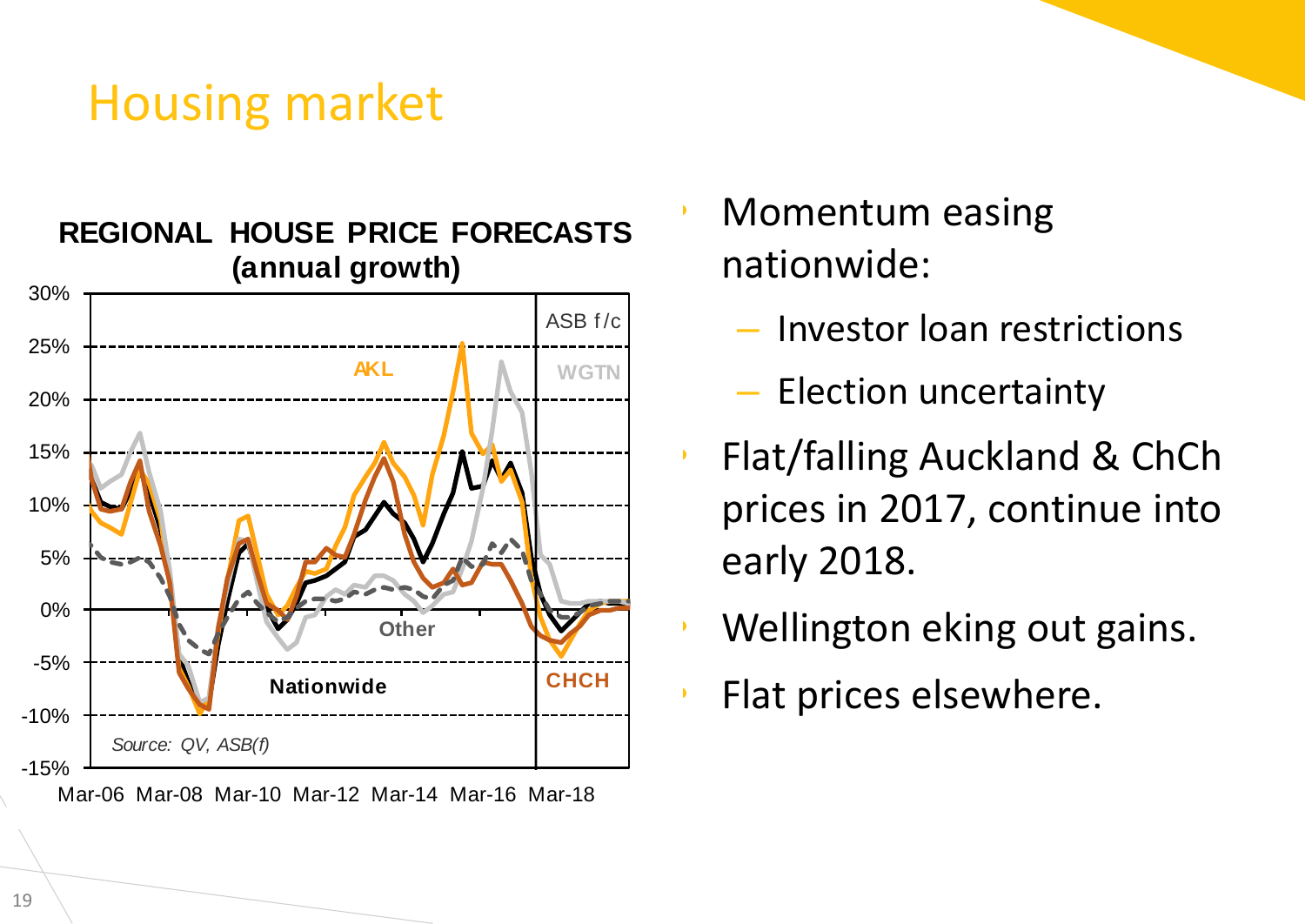#### Building outlook



20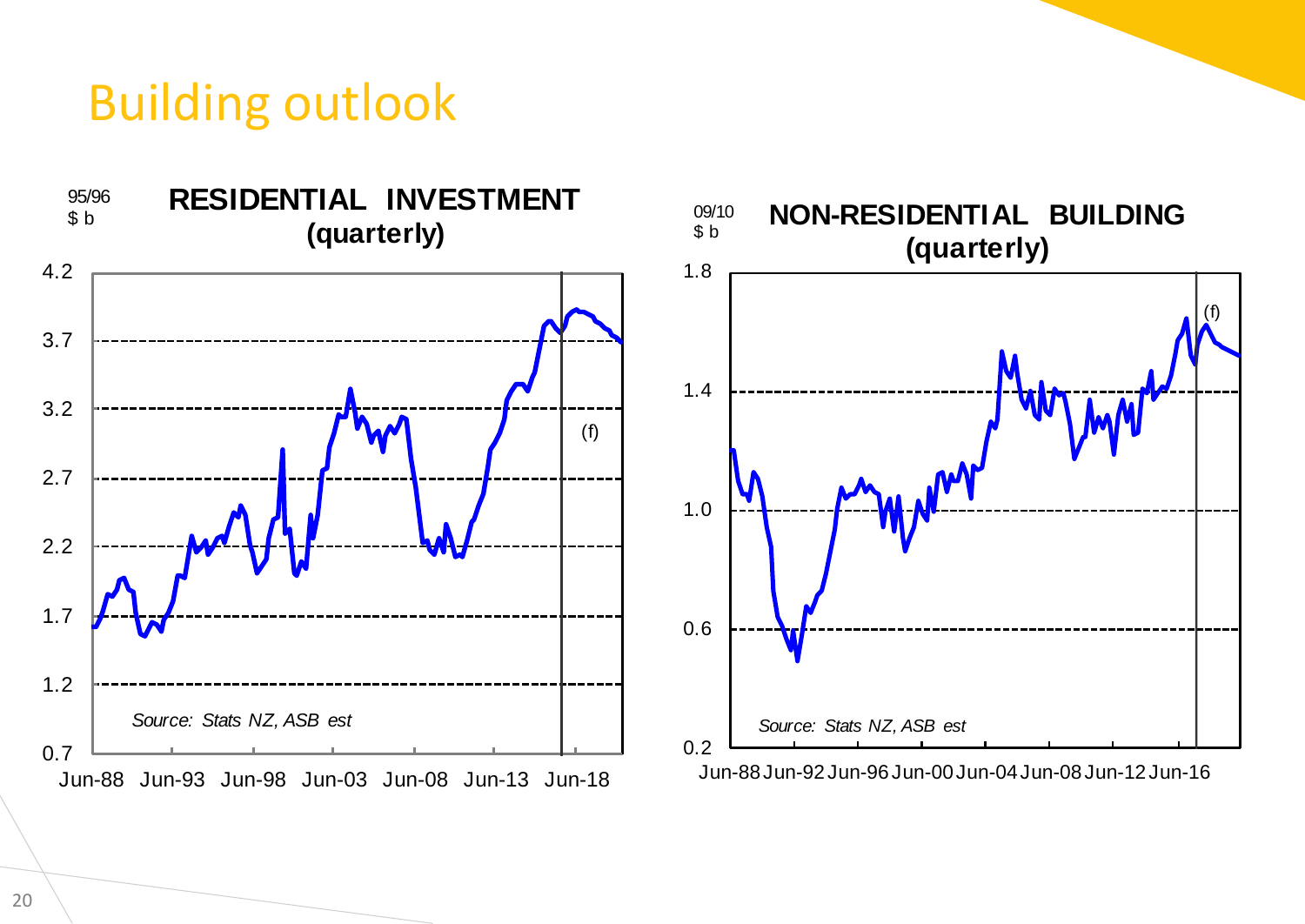#### General outlook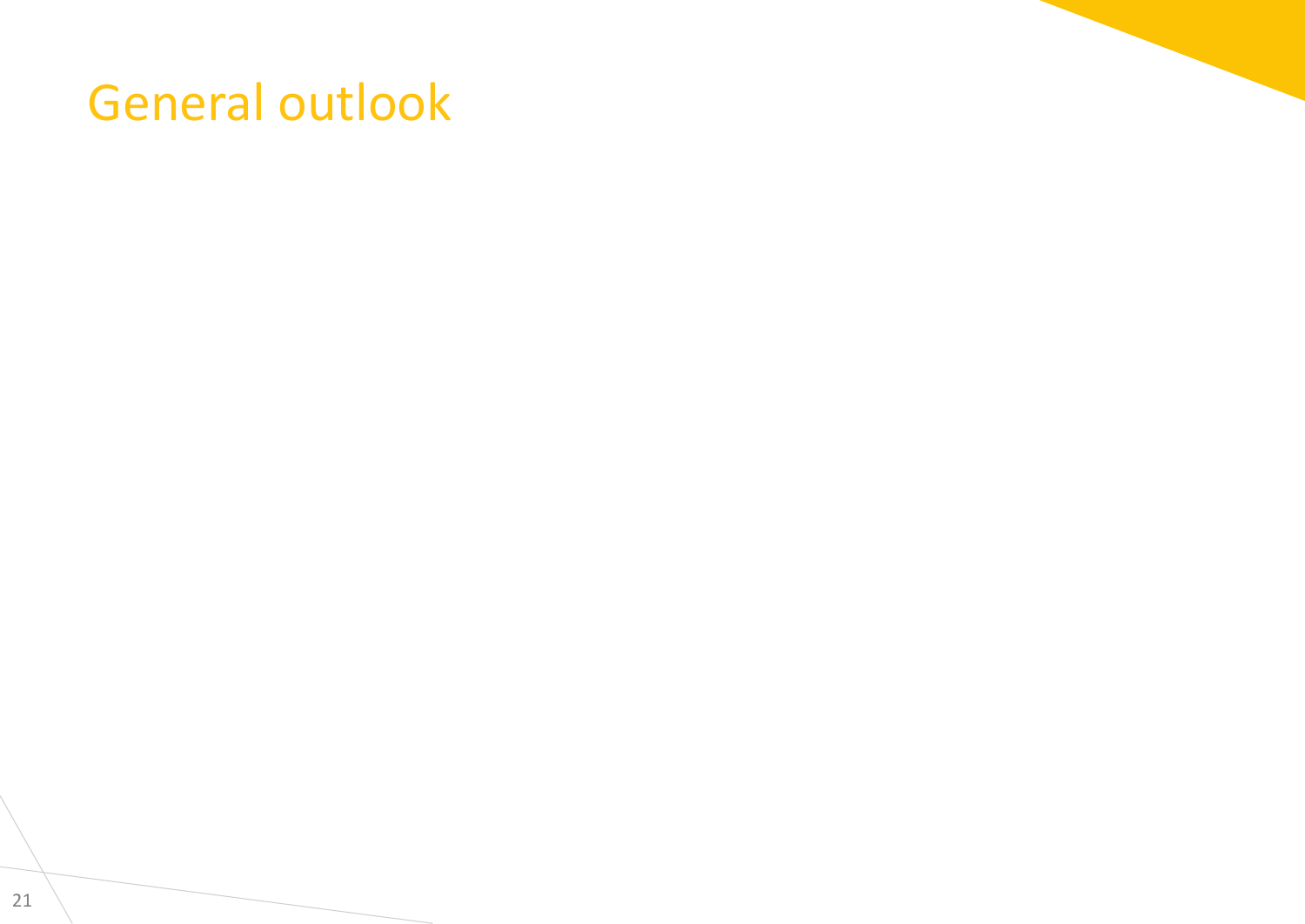## Milk price forecast



- Optimistic about the new season: forecasting \$6.75/kg for 2017/18.
	- NZ production growth crimped by wet spring
	- Milk fat demand strong
- Long-term outlook remains positive.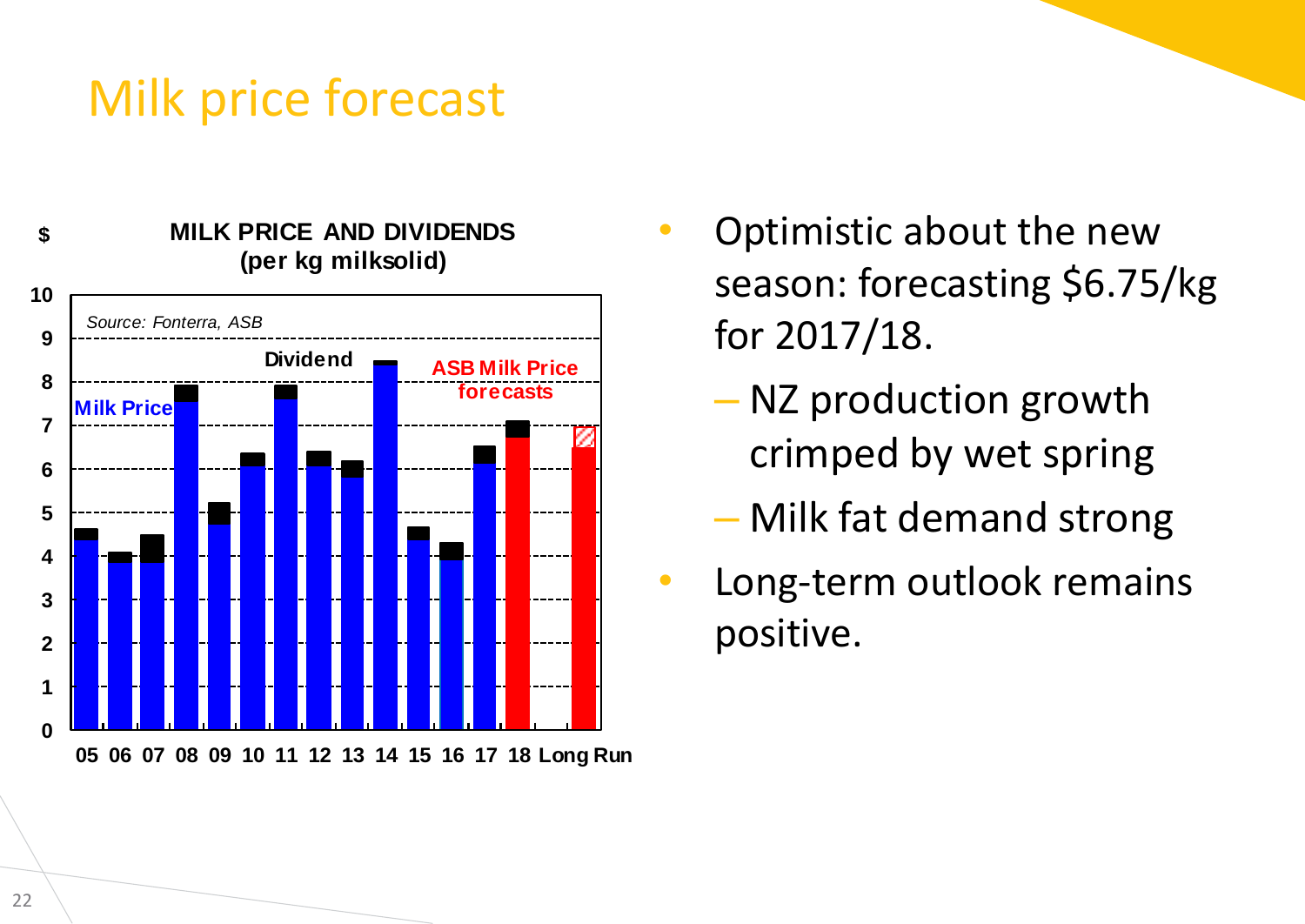#### Tourism strong but stretched



- Tourism numbers and spend have lifted strongly.
- Source of arrivals remains broad, limiting risk of a downturn.
- Accommodation capacity constraints could act as a brake to growth.
	- Hotel building frenzy starting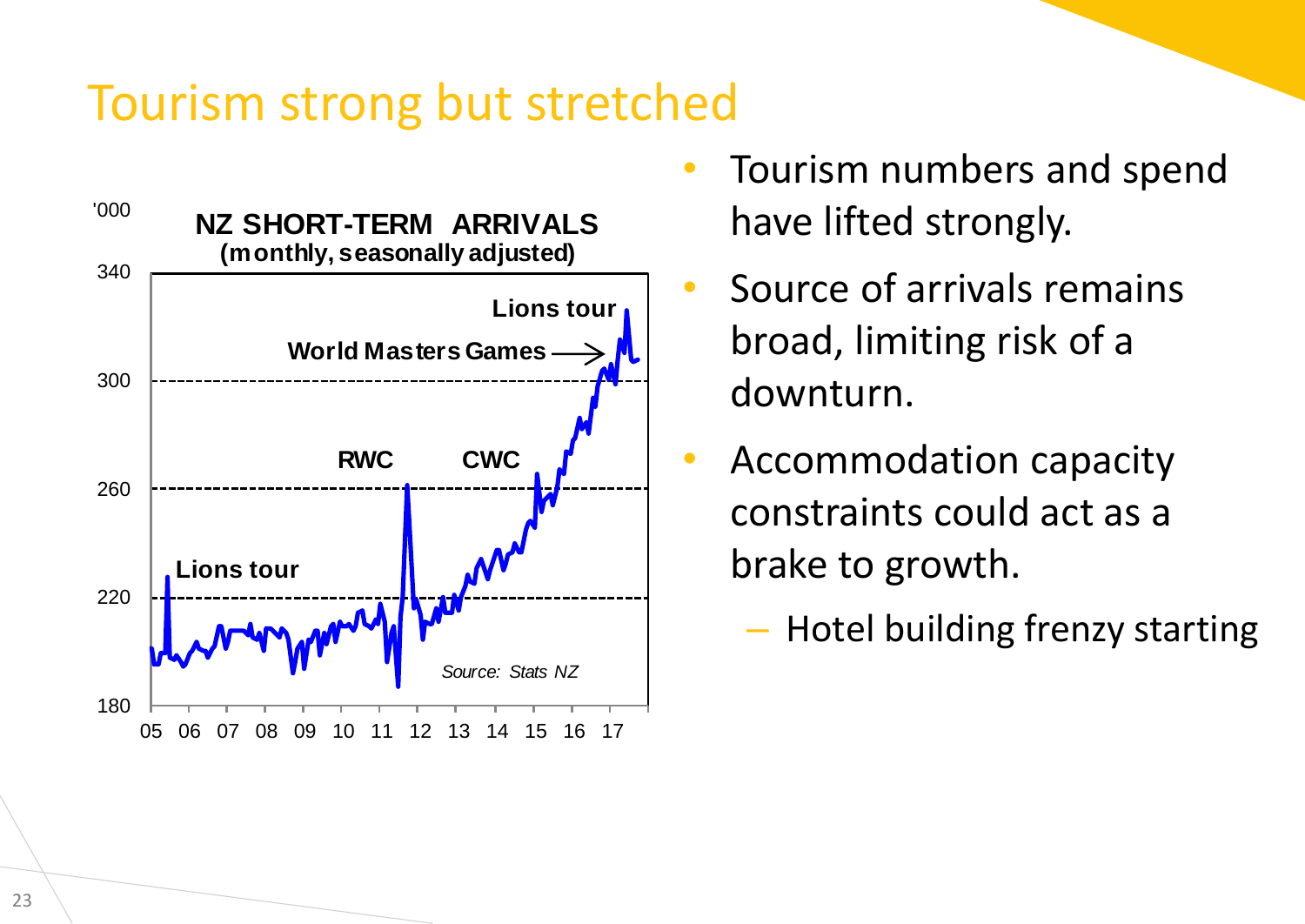#### Business confidence got election jitters



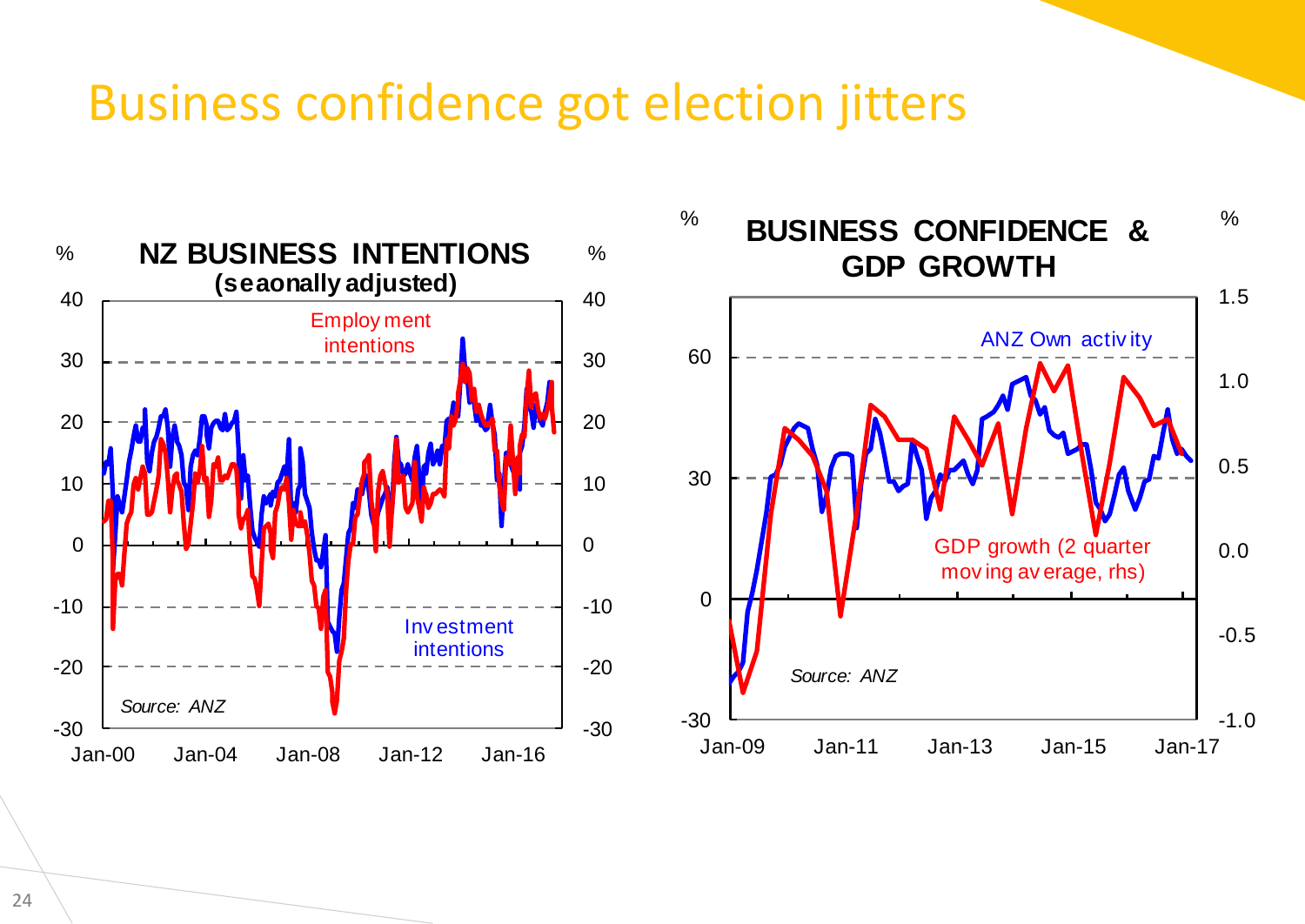#### Growth outlook respectable



- Still-low interest rates.
- Income growth supportive:
	- Dairy recovery generating stronger rural cashflows.
	- Terms of Trade around record high.
- Slower migration will trim *overall* growth rate, but population growth still well above average.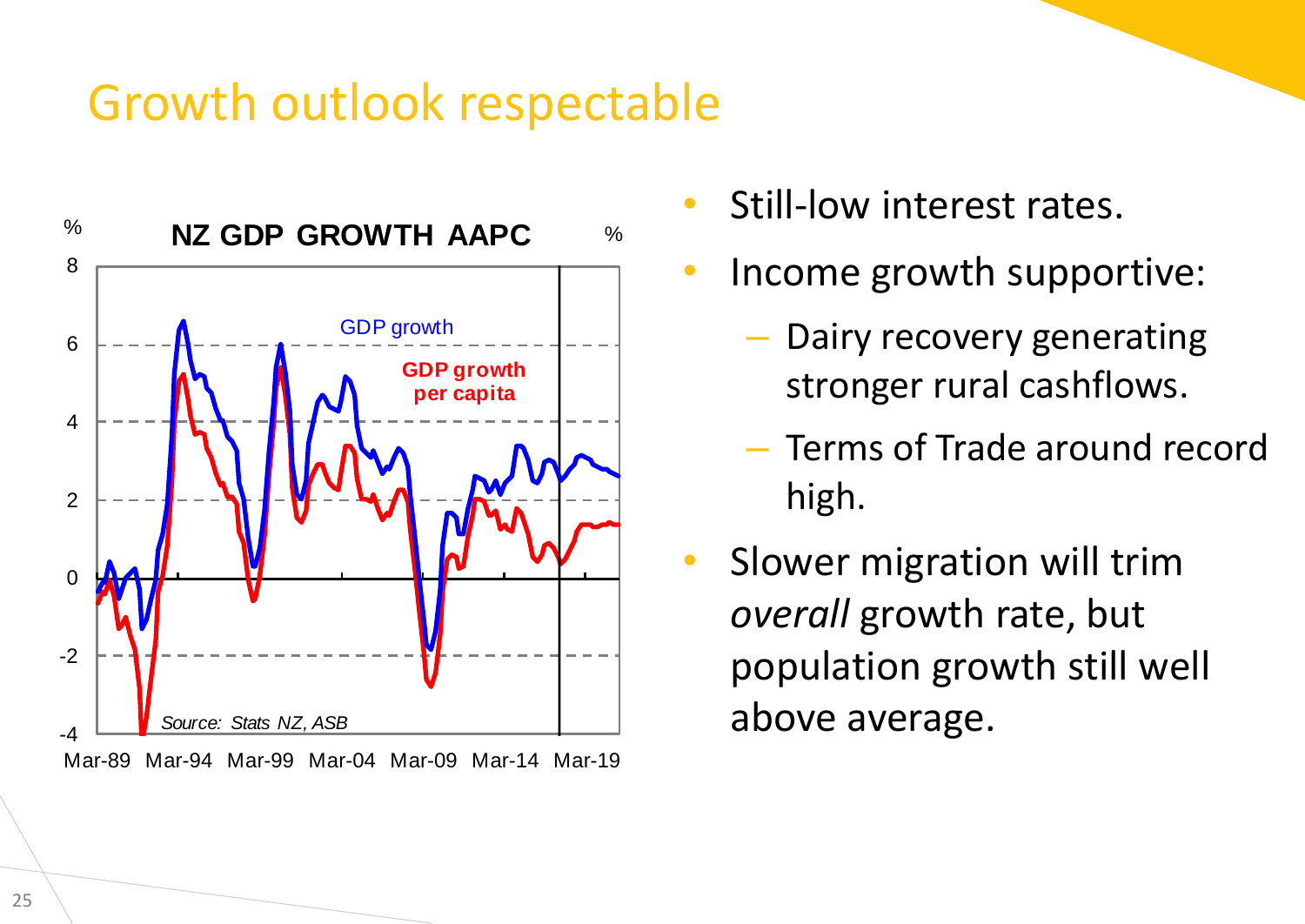### Inflation, financial markets

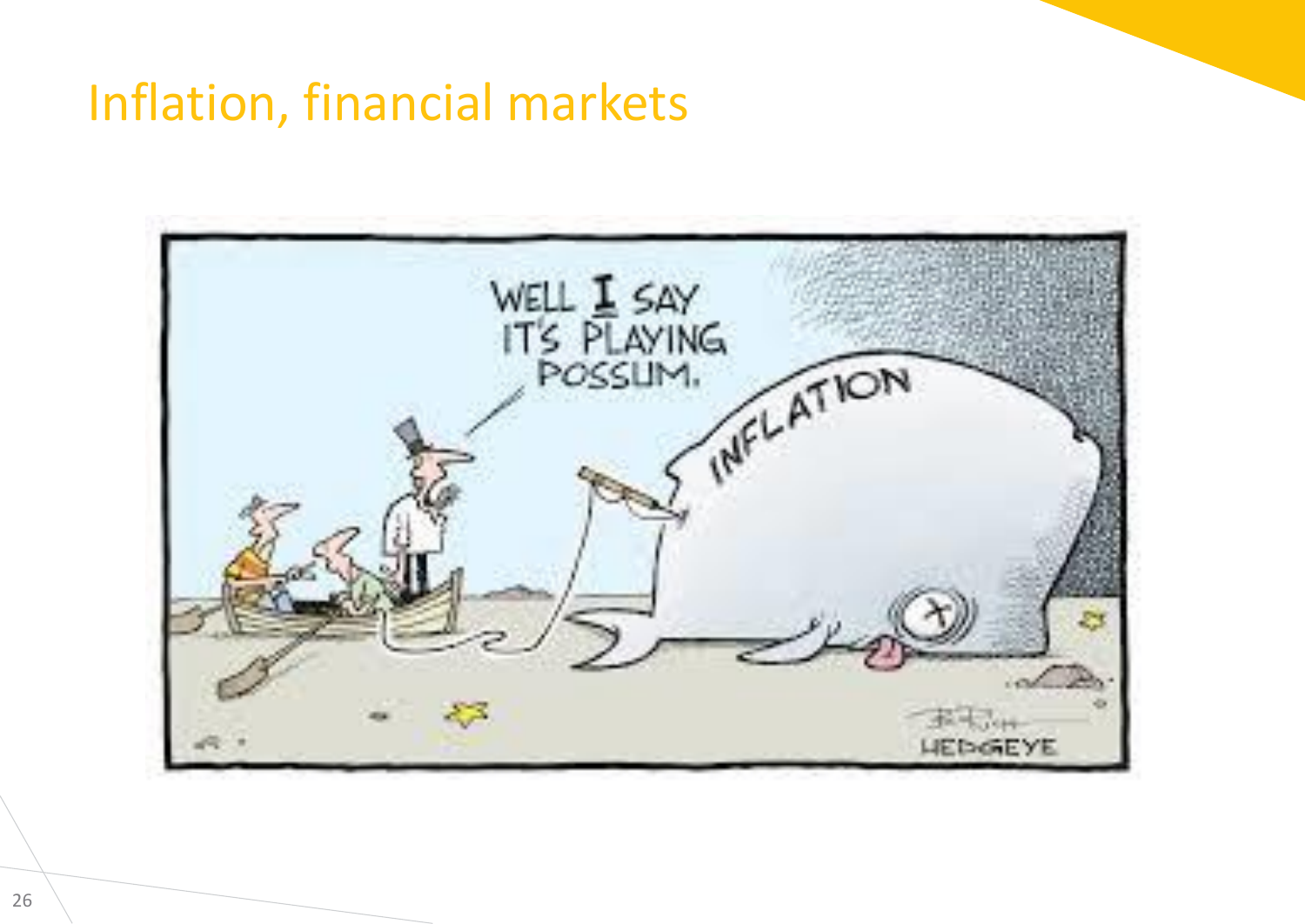## Inflation: now back above 1%

 $\frac{0}{0}$ 



Jun-00Jun-03Jun-06Jun-09Jun-12Jun-15Jun-18

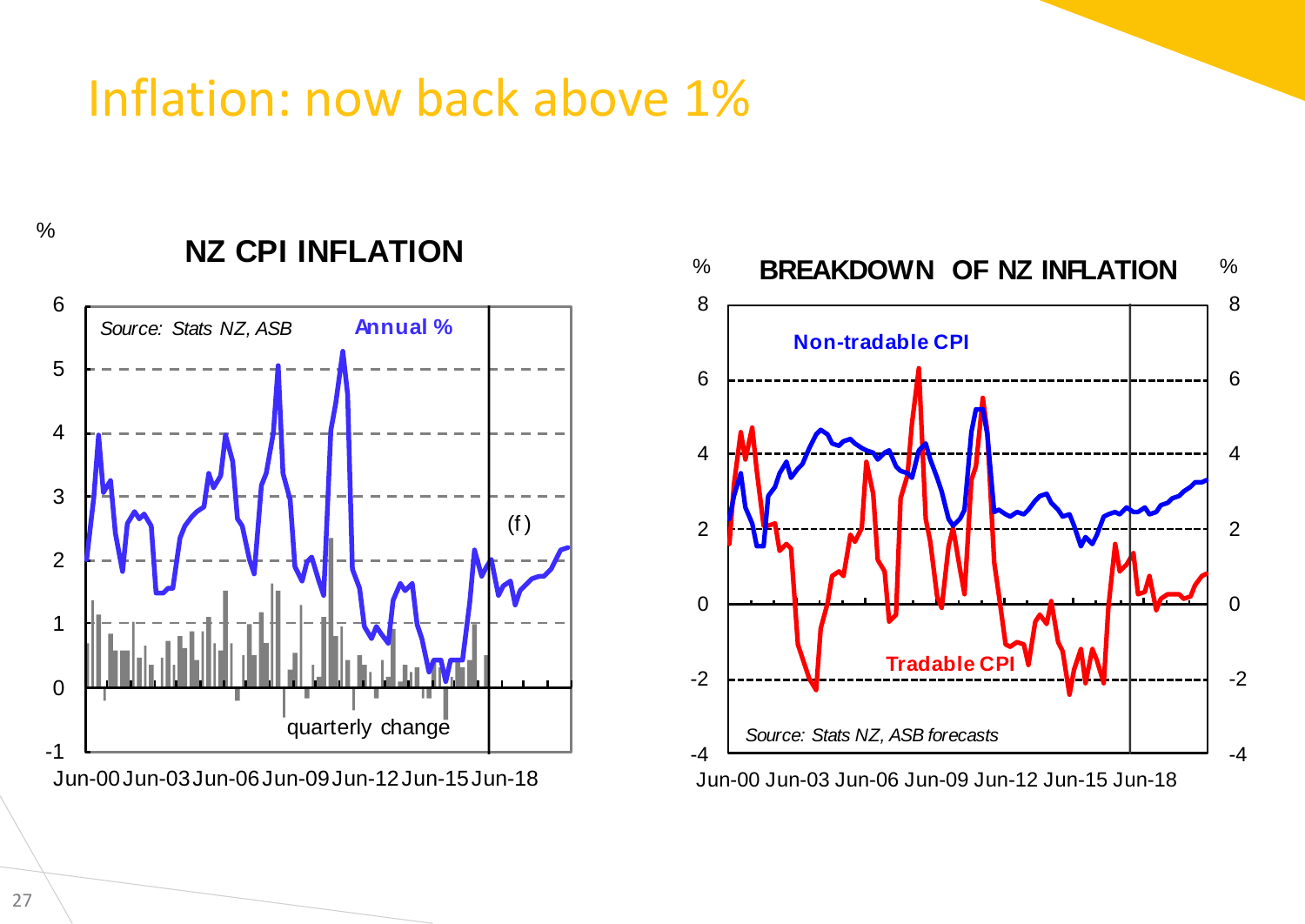#### Interest rates low for a long time



- The OCR is comfortably on hold now.
	- High threshold for further cuts.
	- Increases a long way off.
	- ASB view: no hikes until 2019H1.
- Market pricing now broadly in line with our view.
- Looming target change, though may not make much practical difference.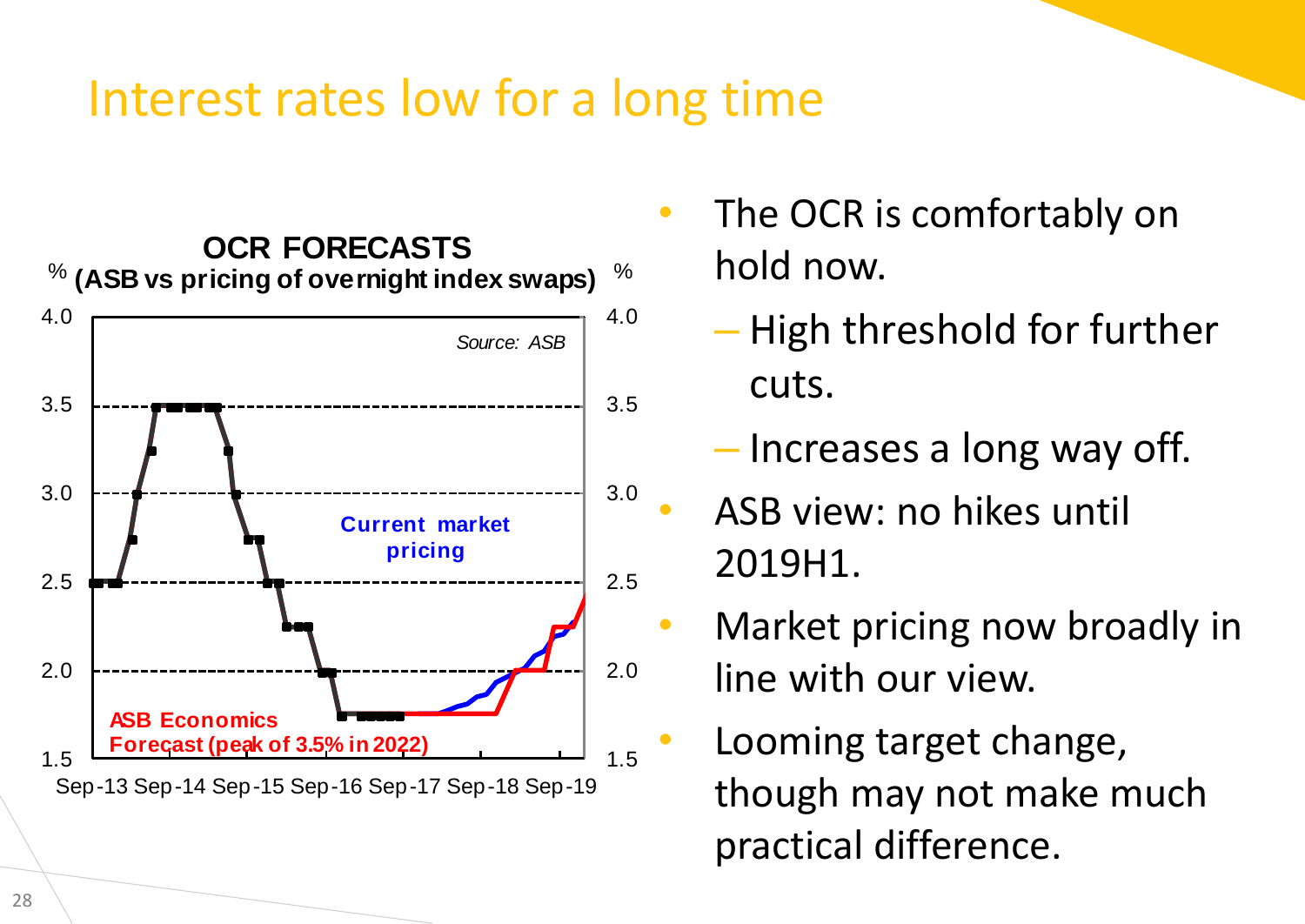#### NZD forecasts (risk lower in near team)